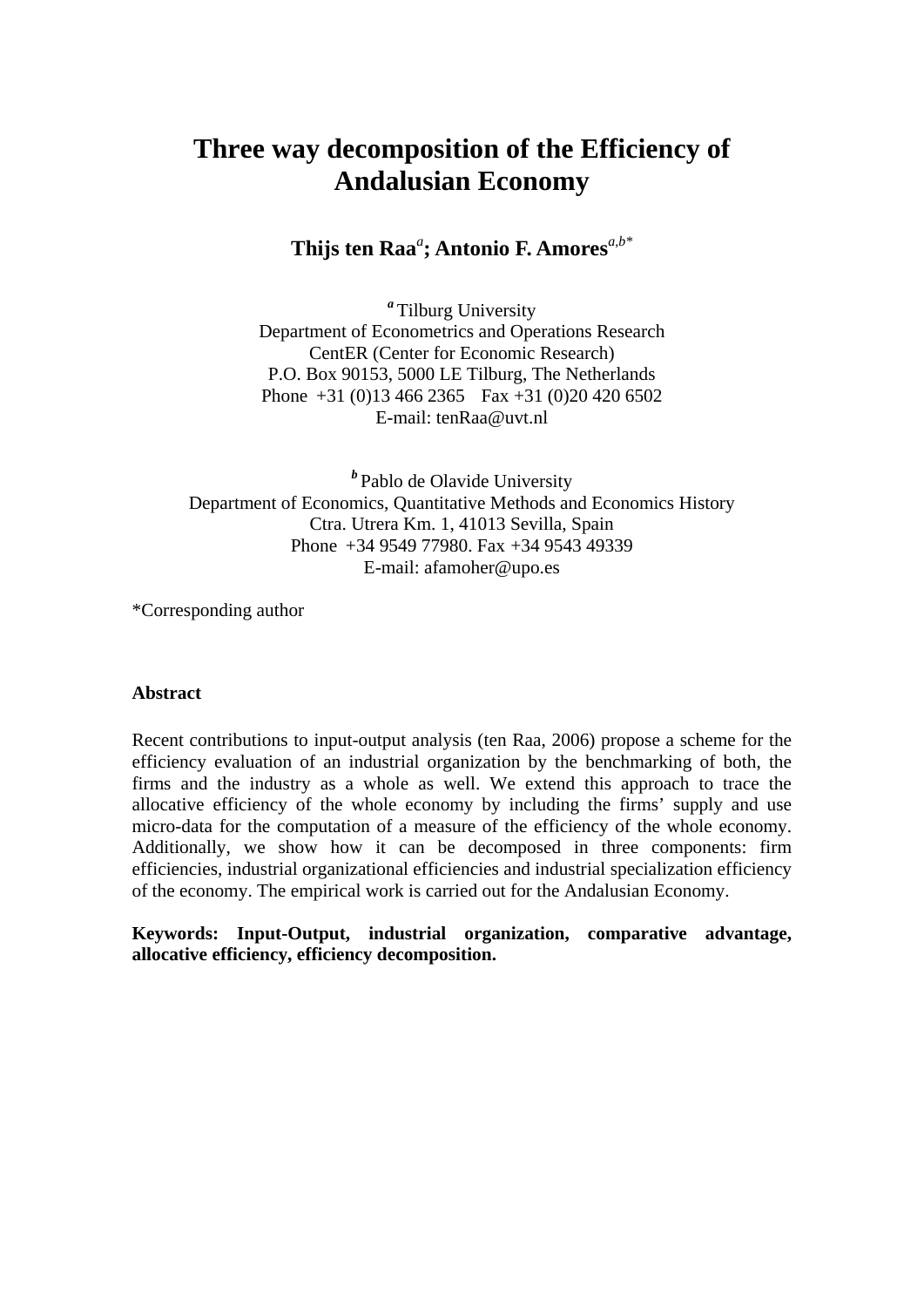## **1. Introduction**

Specialization on comparative advantage provides efficiency gains to the whole economic system (David Ricardo). Allocative inefficiencies appear when that ricardian principle is not followed. Such inefficiencies can occur at firms level and at industry level. At the firms level, it if not all firms of an industry operate at minimum average cost conditions (competitive market equilibrium). Such inefficiencies in industrial organization are measureable with the model developed by ten Raa (2006). Such model relies on the benchmarking, not only of each firm of an industry, but also considering the reallocation of resources to firms which technology minimizes average cost. There is also scope for a wider analysis since allocative inefficiency may relay not only among firms in a specific industry but also, among different industries of an economy. The industrial specialization of an economy may be also inefficient in the sense that it is not focus on its comparative advantage. Such inefficiencies are not observed at industry levels, since it is an inter-industry problem. This paper tackles that issue, tracing allocative efficiency of the whole economy and its decomposition in different shares: : firm, industry, industrial organization, industrial specialization and economy efficiencies.

In the next section, we review a measure for the industrial organization efficiency. After that, we propose an inclusion of industrial specialization efficiency of the economy. In section 4, the economy-wide efficiency is analyzed and decomposed. An application is presented in next section. The paper ends with some conclusions. An appendix with details about database building has been added.

## **2. Review of Organization Efficiency**

ten Raa (2006) proposes a scheme for the efficiency evaluation of an industrial organization by the benchmarking both of the firms and the industry as a whole as well. This approach is based on the efficiency gains available by the reallocation of resources to the firms which are more efficient in the production of the bundle of commodities.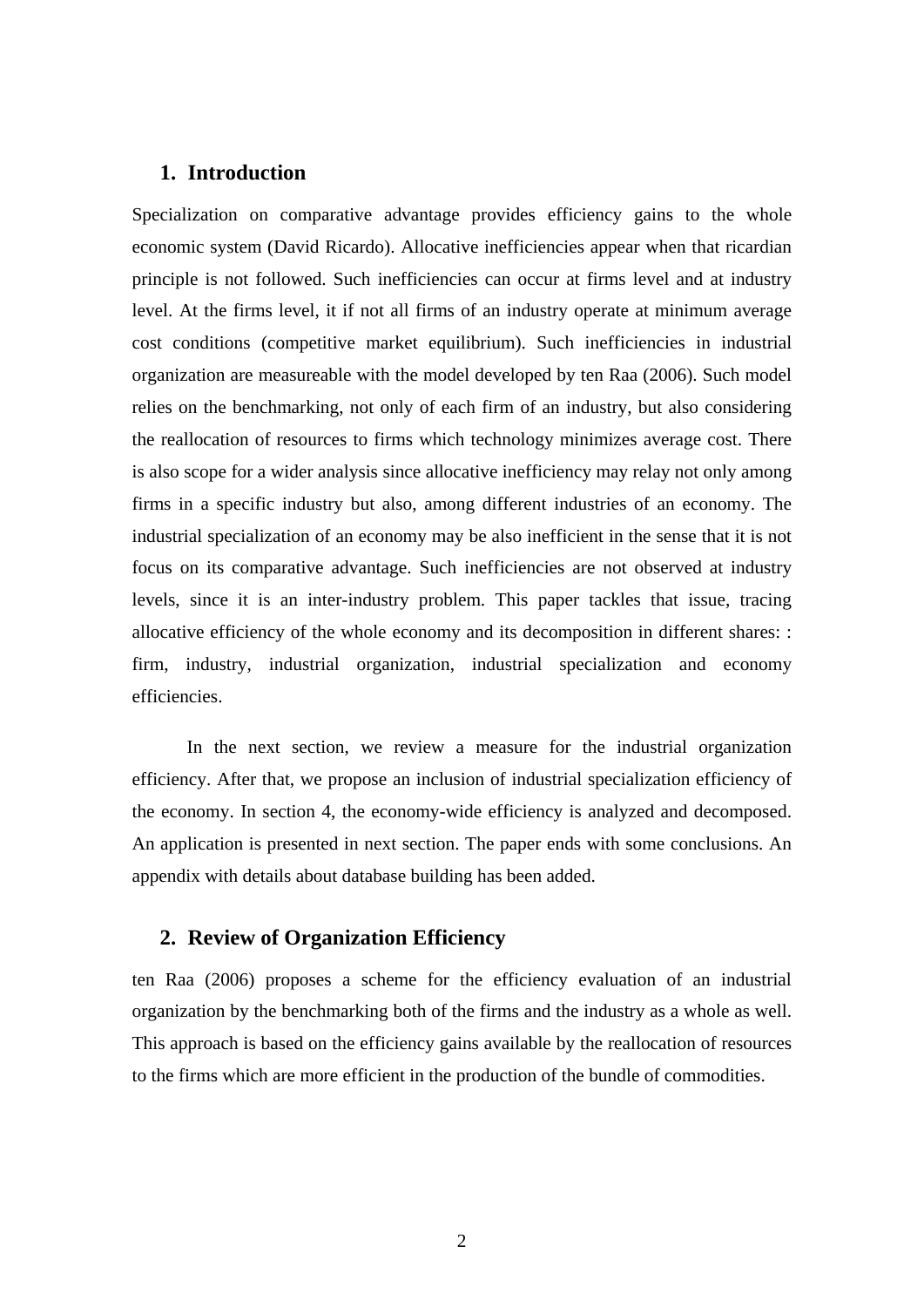Let us consider the input vector of a Decision Making Unit (DMU) *i* of the industry *k* by  $x_{ik}$  and its output vector by  $y_{ik}$ ,  $i = 1,...,I_k$ ;  $k = 1,...,K$ . For the determination of firm efficiency,  $\varepsilon_{ik}$ , a linear program is needed:

$$
\max_{\lambda_{jk}\geq 0,\varepsilon_{ik}} 1/\varepsilon_{ik} : \sum_{j=1}^{I_k} \lambda_{jk} x_{jk} \leq x_{ik}; \sum_{j=1}^{I_k} \lambda_{jk} y_{jk} \geq y_{ik} / \varepsilon_{ik}
$$
 (1)

where  $\varepsilon_{ik}$  are the efficiency scores ranging between 0 and 1.

These programs go on the line of Data Envelopment Analysis (DEA) models<sup>1</sup> with Constant Returns to Scale and Output orientation (DEA CRS-O). In this sense, this approach consists in the calculation of DEA CRS-O Scores for each firm, using as reference set for each firm its industry.

The equivalent dual program is:

<u>.</u>

$$
\min_{p_{ik}, w_{ik} \ge 0} w_{ik} x_{ik} : p_{ik} y_{jk} \le w_{ik} x_{jk}, p_{ik} y_{ik} = 1, j = 1, ..., I_k, k = 1, ..., K
$$
 (2)

where  $w_{ik}$  and  $p_{ik}$  are the dual variables that solve each program and match the shadow prices of constrains of (1). Obviously, by the main theorem of linear programming, the primal and the dual programs have equal solution values:  $1/\varepsilon_{ik} = w_{ik}x_{ik}$ .

Following the approach of Färe and Grosskopf  $(2004)^2$ , ten Raa  $(2006)$  proposes the ensemble efficiency of an industry  $k$ ,  $\varepsilon_k$ , as the solution of next program:

$$
\max_{\lambda_{jk}\geq 0,\varepsilon_k} 1/\varepsilon_k : \sum_{j=1}^{l_k} \lambda_{jk} x_{jk} \leq \sum_{i=1}^{l_k} x_{ik}, \sum_{j=1}^{l_k} \lambda_{jk} y_{jk} \geq \sum_{i=1}^{l_k} y_{ik} / \varepsilon_k
$$
(3)

where  $\varepsilon_k$  is again a number between 0 and 1. The idea is to reallocate the combined inputs,  $\sum_{i=1}^{I_k}$ *i*  $x_{ik}$ 1 of all DMUs, as to get the maximum increase of the aggregate output

<sup>1</sup> Details and complete DEA descriptions may be found in specific books such as Charnes et al. (1995) or Cooper et al  $(2000)$ .

 $2$  Lozano and Villa (2004) developed the same approach for input orientation and provide an interesting graphical interpretation.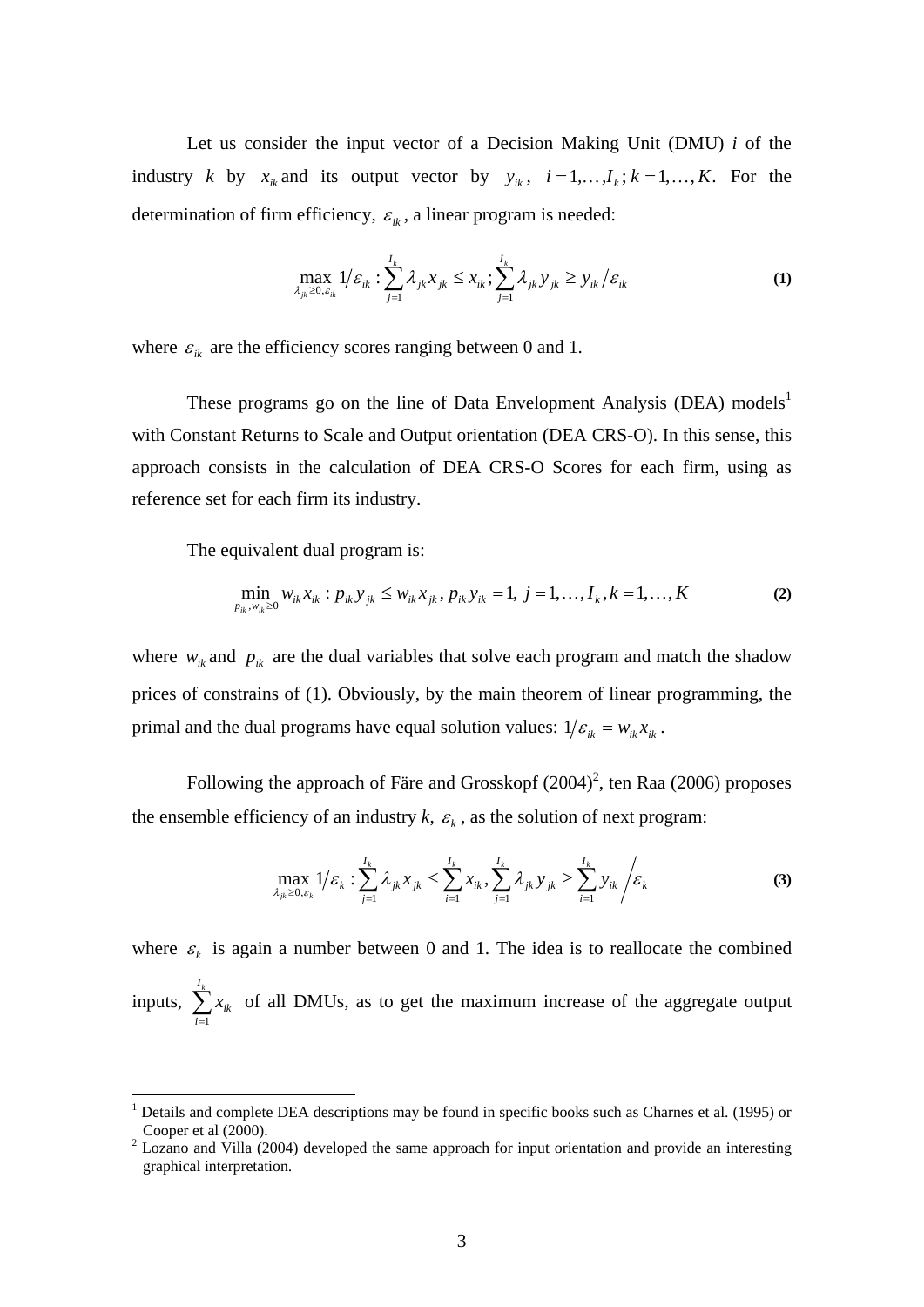vector,  $\sum y_{ik} / \varepsilon_k$ *I i ik*  $\sum_{i=1}^{k} y_{ik}$  / $\varepsilon_k$ . This is obtained by inflating the aggregate output of industry *k* by the expansion factor  $1/\varepsilon$ . Economically, this model tries to maximize, not the individual performance of each firm, but the efficiency of the ensemble of firms of the same industry.

The equivalent dual program is:

$$
\min_{p_k, w_k \ge 0} w_k \sum_{i=1}^{I_k} x_{ik} : p_k y_{jk} \le w_k x_{jk}, p_k \sum_{i=1}^{I_k} y_{ik} = 1, j = 1, ..., I_K
$$
\n(4)

where the dual variables  $w_k$  and  $p_k$  solve (4) and match the shadow prices of constrains of (3). Again, by the main theorem of linear programming, the primal and the dual program have equal solution values:  $1/\varepsilon_k = w_k \sum_{i=1}^{I_k}$ *i*  $x_k = w_k \sum x_{ik}$ 1  $1/\varepsilon_k = w_k \sum x_{ik}$ .

ten Raa (2006) defined industrial organization efficiency of the industry  $k$ ,  $\varepsilon_k^o$  as follows:

$$
\varepsilon_k^o = \varepsilon_k \cdot \sum_{i=1}^{I_k} \frac{s_{ik}}{\varepsilon_{ik}} \tag{5}
$$

where  $\varepsilon_k$  is the ensemble efficiency determined by program (3),  $\varepsilon_{ik}$  are the efficiency scores of each firm determined by the set of programs (1) and  $s_{ik}$  are the revenue shares of each firm evaluated at the prices determined by dual program  $(4)^3$ .

## **3. Industrial Specialization Efficiency**

Reallocation of resources between industries may also be desirable, ten Raa and Mohnen (2002, 2006) tackle these reallocations of factors between sectors in the decomposition of Total Productivity Growth. ten Raa and Mohnen (2006) state the interest of making a further decomposition to consider firm's efficiency contribution, as we will present in the next section.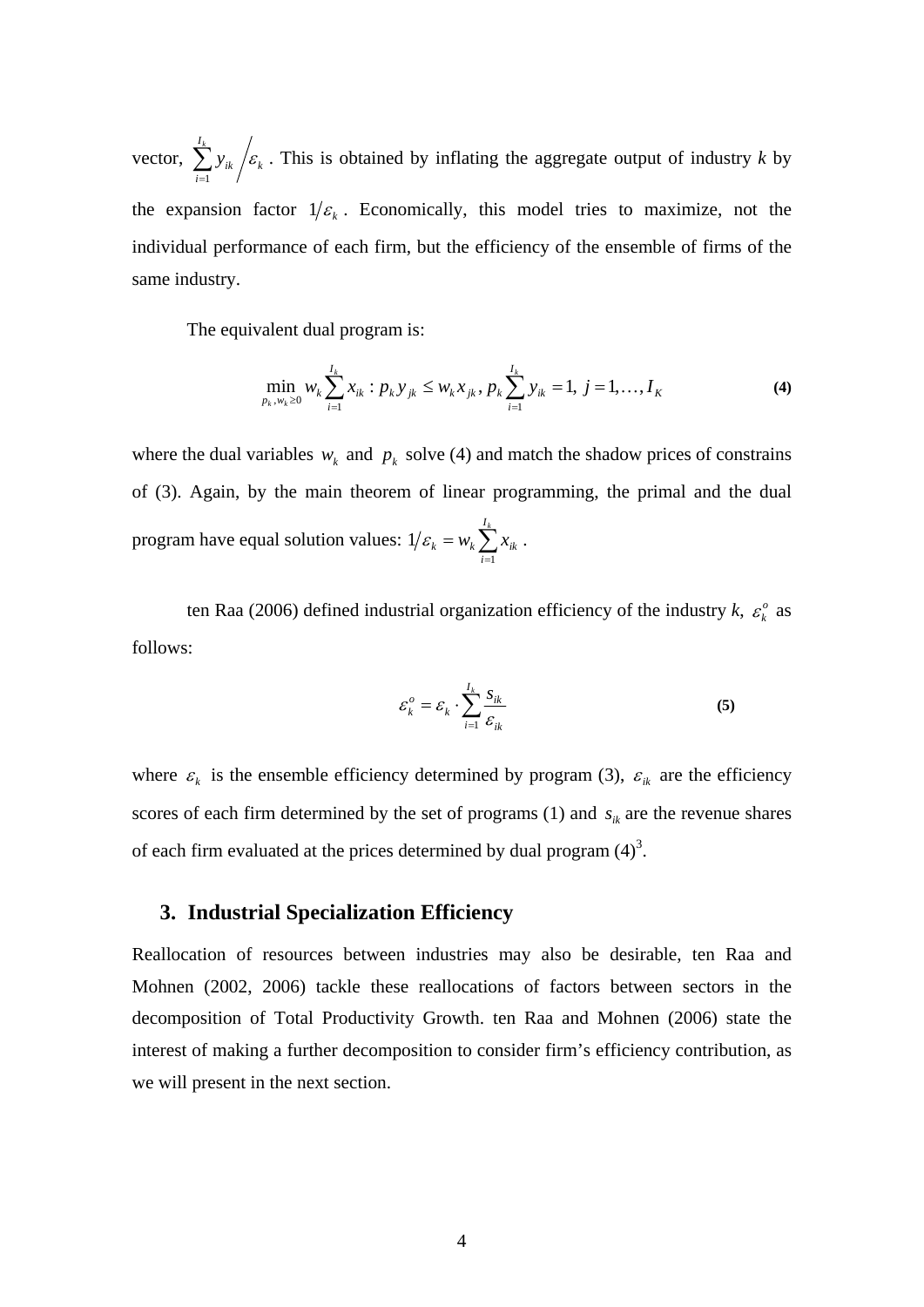Industry efficiency must be calculated with model (3) instead using a model in line DEA-O CRS. For this step, we will work at the level of sectors  $(k = 1, \ldots, K)$ , by pooling the vector of inputs and outputs within the firms of each industry *k*. The efficiency of the ensemble of industries (the whole economy),  $\varepsilon$ , calculated with industry data can be obtained by

$$
\max_{\lambda_h \ge 0, \varepsilon} 1/\varepsilon : \sum_{h=1}^K \lambda_h \sum_{j=1}^{I_h} x_{jh} \le \sum_{k=1}^K \sum_{i=1}^{I_k} x_{ik}, \sum_{h=1}^K \lambda_h \sum_{j=1}^{I_h} y_{jh} \ge \sum_{k=1}^K \sum_{i=1}^{I_k} y_{ik} / \varepsilon
$$
(6)

The equivalent dual program is:

$$
\min_{p,w\geq 0} w \sum_{k=1}^{K} \sum_{i=1}^{I_k} x_{ik} : p \sum_{h=1}^{K} \sum_{j=1}^{I_h} y_{jh} \leq w \sum_{h=1}^{K} \sum_{j=1}^{I_h} x_{jh}, p \sum_{h=1}^{K} \sum_{j=1}^{I_h} y_{jh} = 1, h = 1,... K
$$
\n(7)

where the dual variables *w* and *p* solve (7) and match the shadow prices of constrains of (6). Obviously, by the main theorem of linear programming, the primal and the dual program have, again, equal solution values:  $1/\varepsilon = w \sum_{k=1}^{K} \sum_{i=1}^{I_k}$ *k I i ik*  $w \sum_{k=1}^{K} \sum_{k=1}^{I_k} x_k$  $-1$   $i=1$  $1/\varepsilon = w \sum_i \sum_i x_{ik}$ .

Following ten Raa's (2006) approach for industrial organization efficiency, industrial specialization efficiency,  $\varepsilon^s$ , is:

$$
\varepsilon^s = \varepsilon \cdot \sum_{k=1}^K \frac{S_k}{\varepsilon_k} \tag{8}
$$

where  $\varepsilon$  is the ensemble efficiency (whole economy efficiency) determined by program (6),  $\varepsilon_k$  are the efficiency scores of each industry determined by the set of programs (3) and  $s_k$  are the revenue shares of each industry evaluated at the prices determined by dual program (7).

Finally, note that if we repeat in this section the same approach than the previous section, but working with industry data, we will find two problems:

 $\frac{1}{3}$  In the averaging procedure described in (5), weighed harmonic mean is used because it is the most suitable procedure for averaging productivities or performances, Casas Sánchez and Santos Peña (1996, pp. 78-81).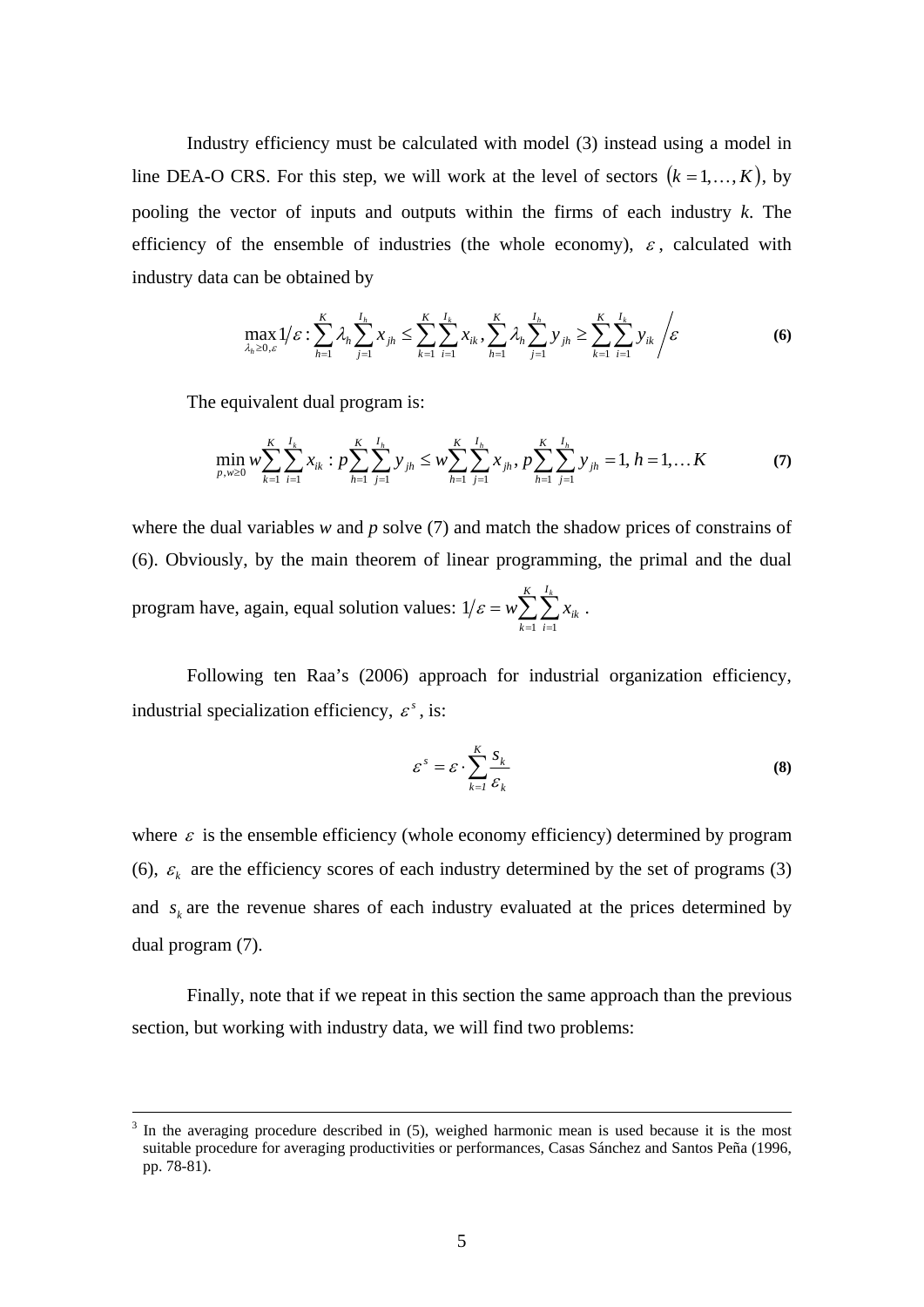- a) Two measures of industry efficiency, one calculated only within industry data,  $\varepsilon_k$ , and other calculated with data of all sectors (DEA)
- b) This last measure has a problem. We are treating industries as comparable DMUs, when they produce different products.

#### **4. Economy Efficiency: A three way Efficiency Decomposition**

In this section, we present a single measurement of the whole Economy Efficiency,  $\varepsilon$ , instead of the measurements of each sector/firm. For this purpose, usual DEA techniques can not be applied, since a reference set is needed, or do not even be considered due it will imply comparing different economies with a technique that assumes the comparability of the DMUs.

On the other hand, our measurement,  $\varepsilon$ , will come from the own economy data. We build the efficiency measurement from the lowest level (firm) to the highest one (the whole economy) by a nesting decomposition of different efficiency measurements to isolate the effects at each level. Substituting (5) in (8) and reordering:

$$
\varepsilon = \frac{\varepsilon^{s}}{\sum_{k=1}^{K} \frac{S_{k}}{S_{k}} \cdot \sum_{i=1}^{I_{k}} S_{ik}} \tag{11}
$$

where  $\varepsilon^s$  is the industrial specialization efficiency calculated by (8),  $\varepsilon^o_k$  is the Organizational Efficiency of industry *k*, determined by (5),  $\varepsilon_{ik}$  are the efficiency scores of each firm determined by the set of programs (1), and  $s_k$  and  $s_k$  are the revenue shares of each firm and each industry respectively, evaluated at the prices determined by dual programs (4) and (7).

#### **5. Application to the Andalusian Economy**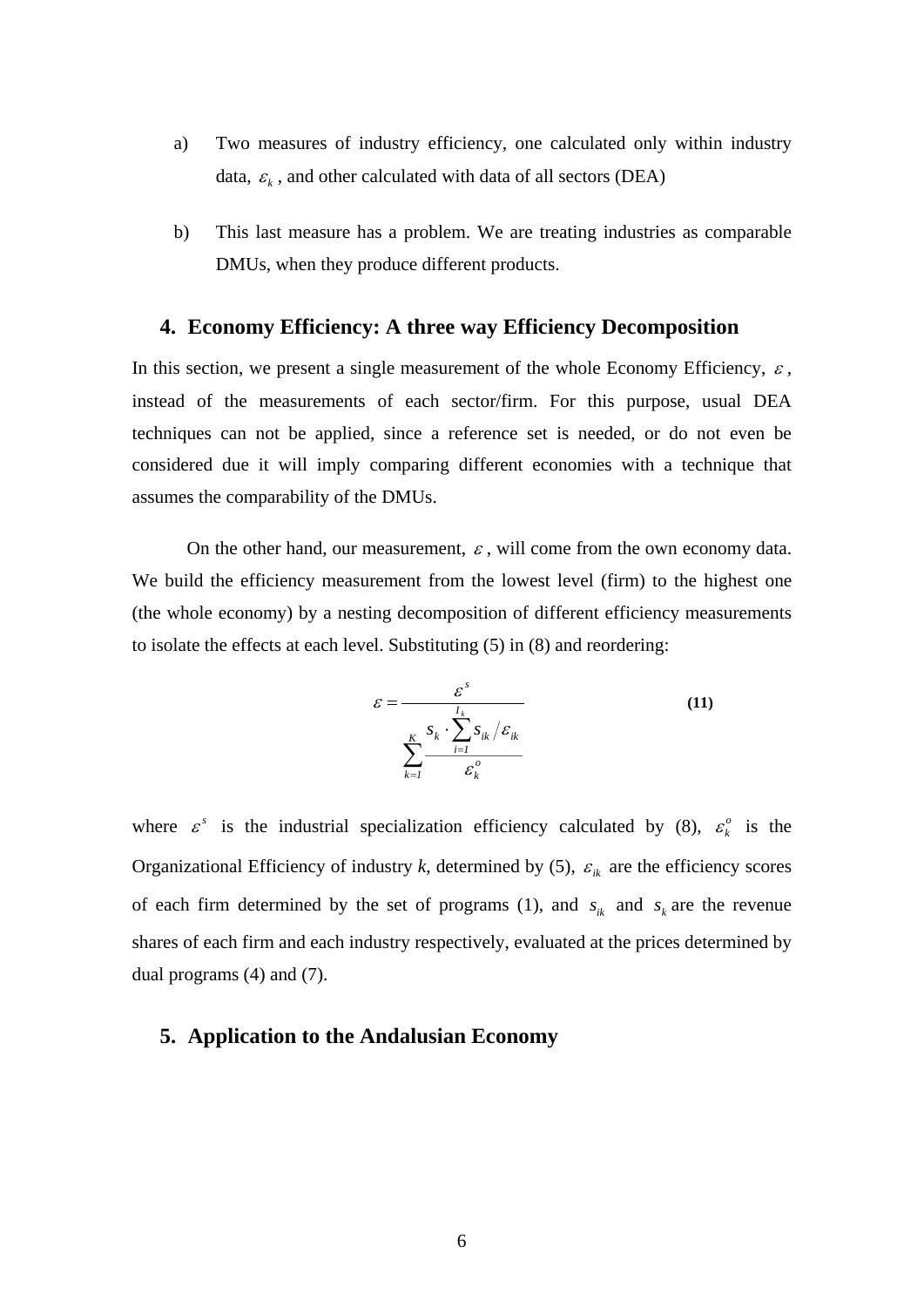# **6. Conclusion**

#### **Data Appendix**

The IEA (Instituto de Estadística de Andalucía – Regional Statistical Office of Andalusia) provided the cross-section inputs and outputs establishment data. These data were used for the elaboration of the Input–Output Andalusian Framework 2000 - MIOAN00 (IEA, 2006), which is the input–output table for Andalusia, based on the European System of Accounts (ESA-95) published by EUROSTAT (1996). IEA publishes two use tables, which differ by valuation. One is valued at purchasers' prices and the other at basic prices, which is the same as the former but excluding trade and transport margins and net commodity taxes (see Viet, 1994, p. 28). Trade and transport margins needs simply be reallocated from the commodities where they are included, at purchasers' values, to the use matrix rows of trade and transport services. The make table is published exclusively at basic prices. The United Nations System of National Accounts (SNA) recommends basic values; production costs of good and services are measured before they are conveyed to the market for consumption so that the effects of tax and subsidy policies as well as of differences in types of economic transactions are isolated. Valuations must be in basic prices. ten Raa and Rueda-Cantuche (2007a) detail the procedure, including the assumed equality of margins and net commodity taxes between establishments in a given industry, consuming a given commodity.

There is a single capital type and a single labour type. Data for each establishment is obtained from capital consumption and total equivalent employees figures in the IO dataset. The capital endowment and the total labour force are the sum across establishments of their capital consumption and total equivalent employees figures.

Sales and purchases were classified into 86 commodities. 36,108 observations were considered: 36,086 obtained by IEA from an specific survey done to build MIOAN00 while the other 22 observations represent data of 22 sectors which data are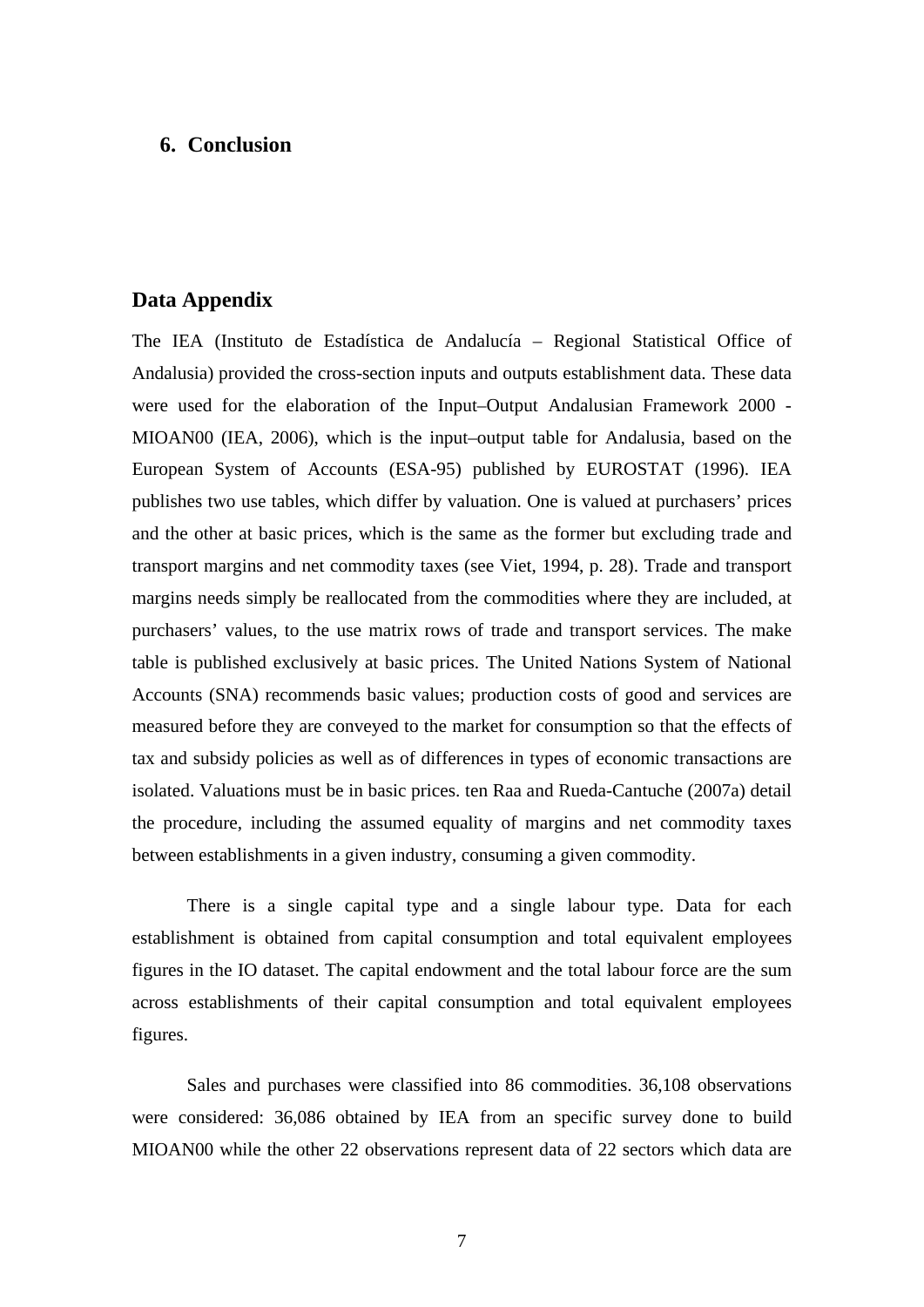obtained by IEA from different statistical sources when building MIOAN00, not by specifically surveying establishments: The list of this latter group of sectors is:

| $\bm{k}$ | <b>Industry</b>                                               |
|----------|---------------------------------------------------------------|
| 01       | Growing of vegetables and horticultural specialties           |
| 02       | Growing of Vineyard and Olive                                 |
| 03       | Other agricultural products and services                      |
| 04       | Livestock and Hunting                                         |
| 05       | Forestry and related service activities                       |
| 06       | Fishing                                                       |
| 46       | Manufacture of electricity                                    |
| 48       | Collection, purification and distribution of water            |
| 61       | Financial intermediation                                      |
| 62       | Insurance and pension funding                                 |
| 64       | Real estate activities                                        |
| 67       | <b>Research and Development Services</b>                      |
| 73       | Other service to firms n.e.c.                                 |
| 74       | Public administration and defence; compulsory social security |
| 75       | Non-market education                                          |
| 76       | Market education                                              |
| 77       | Non-market Health and veterinary activities                   |
| 78       | Market Health and veterinary activities                       |
| 79       | Non-market Social services                                    |
| 82       | Activities of organizations                                   |
| 84       | Other entertainment, cultural and sport activities n.e.c.     |
| 85       | Other personal services                                       |
| 86       | Activities of households as employers of domestic staff       |

We do not claim that the data were measured without error. Particularly, basic prices building follow some usual assumptions. For a sensitivity analysis we refer to ten Raa (2005).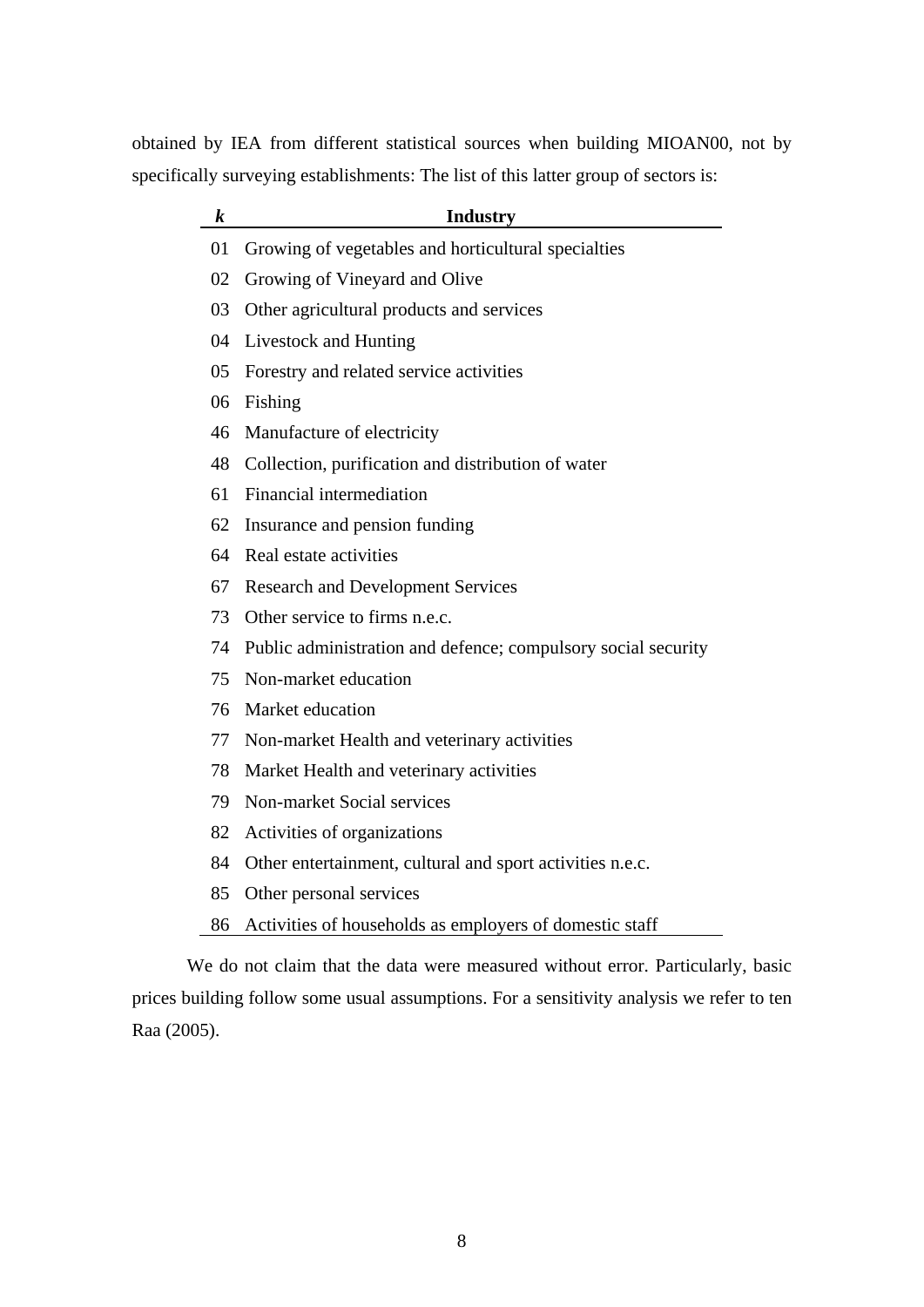# **Acknowledgements**

Firstly, we thank Jose M. Rueda-Cantuche (IPTS-Joint Research Center EU & Pablo de Olavide University) for his essential help in building the database. The second author thanks Thanh LePuoc (University of Maastrich & MERIT) and specially to Victoria Shestalova (Centraal Planbureau of The Netherlands) for their precious cooperation in constructing the computational model; Mònica Serrano (University of Barcelona) and and Michael C. Ferris (University of Wisconsin at Madison) for his help in calculations. He also thanks to CentER for its hospitality and the financial support of Junta de Andalucía (Regional Government of Andalusia, Spain) and Pablo de Olavide University.

# **References**

Casas Sánchez, J.M. and Santos Peñas, J. (1996) Introducción a la Estadística para Economía y Administración y Dirección de Empresas. Ed. Centro de Estudios Ramón Areces, S.A.

Färe, R., and Grosskopf, S. (2004) New Directions: Efficiency and Productivity, Kluwer Academic Publishers, Boston.

Johansen, L. (1972) Production Functions, North-Holland, Amsterdam.

Lozano, S. and Villa, G. (2004) Centralized Resource Allocation Using Data Envelopment Analysis. Journal of Productivity Analysis 22, 143-161.

ten Raa, Th. (2009) The Economics of Benchmarking. Palgrave-McMillan.

ten Raa, Th. (2007) The Extraction of Technical Coefficients from Input and Output Data. Economic Systems Research, 19, 4.

ten Raa, Th. (2006) The Theory of Benchmarking and the Measurement of Industrial Organization, CentER Discussion Paper 2006-53.

ten Raa, Th. (2005) The Economics of Input-Output Analysis. Cambridge University Press, Cambridge.

ten Raa, Th. and Mohnen, P. (2008) Competition and performance: The different roles of capital and labor. Journal of Economic Behavior & Organization, in press.

ten Raa, Th. and Rueda-Cantuche, J. (2007) Stochastic Analysis of Input-Output Multipliers on the Basis of Use and Make Matrices, Review of Income and Wealth, 53, pp. 318-334.

ten Raa, Th. and Mohnen, P. (2002) Neoclasical Growth Accounting and Frontier Analysis. Journal of Productivity Analysis 18, 111-128.